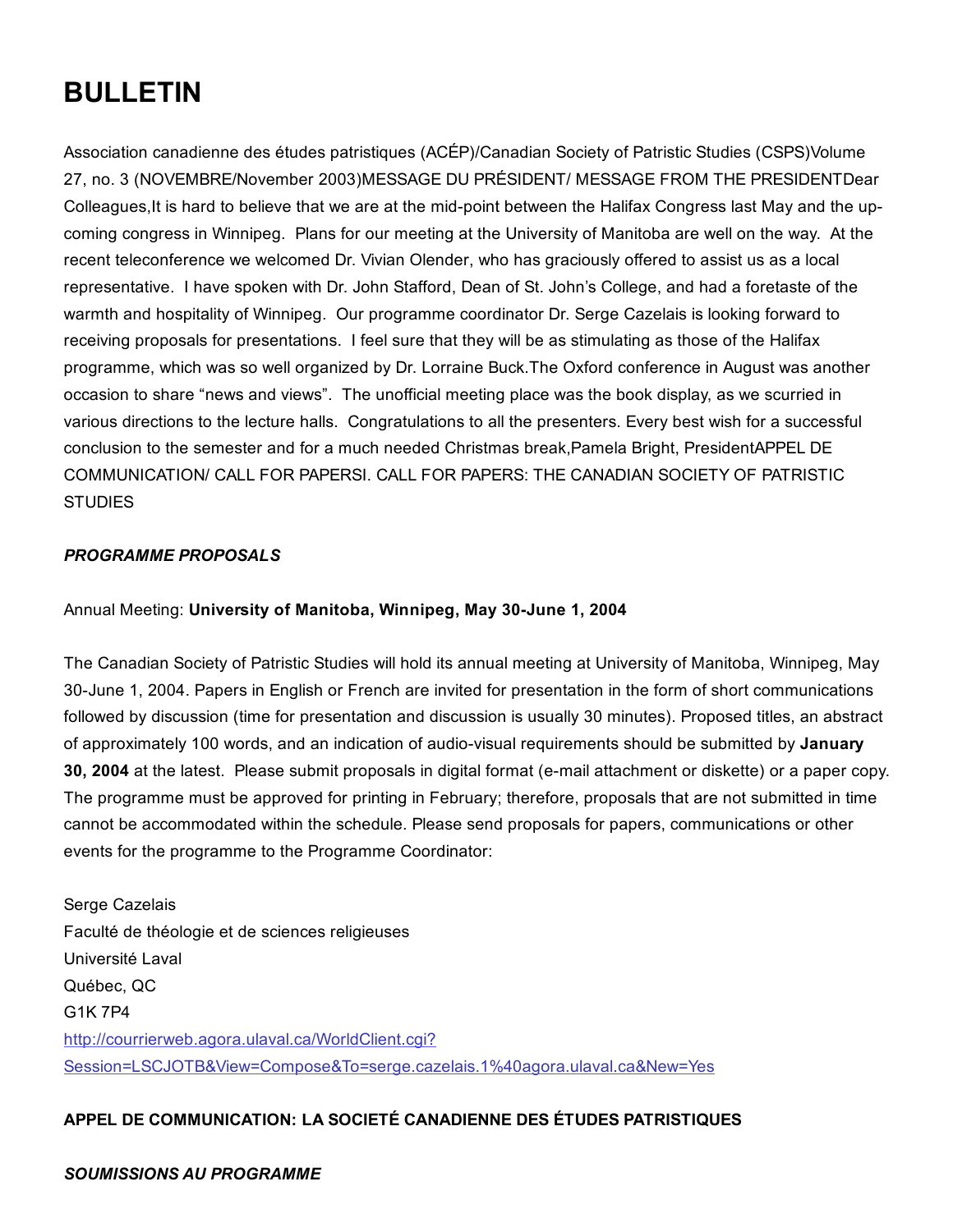#### Réunion annuelle: Université du Manitoba, Winnipeg, 30 mai -1 Juin, 2004

La société canadienne des études patristiques tiendra sa réunion annuelle à l'Université du Manitoba, Winnipeg, du 30 mai au 1 Juin, 2004 dans le cadre du Congrès des sciences sociales et humaines. Vous êtes invités à présenter, en français ou en anglais, une courte communication suivie d'échanges, le tout reparti sur une période de trente minutes. On devra faire parvenir au plus tard le 30 janvier 2004 le titre de la communication, un bref résumé d'une centaine de mots, et une indication de tout besoin technique éventuel (équipement informatique ou audiovisuel) au responsable du programme. On vous demande de soumettre les renseignements sous forme digitale (courrier électronique ou disquette) ou sur papier, à:

Serge Cazelais Faculté de théologie et de sciences religieuses Université Laval Québec, QC G1K 7P4 http://courrierweb.agora.ulaval.ca/WorldClient.cgi? [Session=LSCJOTB&View=Compose&To=serge.cazelais.1%40agora.ulaval.ca&New=Yes](http://web.archive.org/web/20150201000053/http://courrierweb.agora.ulaval.ca/WorldClient.cgi?Session=LSCJOTB&View=Compose&To=serge.cazelais.1%40agora.ulaval.ca&New=Yes)

NOUVEAUX MEMBRES/ NEW MEMBERSOur society welcomes as a new member: Dr. Dennis Stoutenburg 108 Cameron Street North Kitchener, Ontario N2H 3A5 (519) 569-7022 [stouten@attcanada.ca](http://web.archive.org/web/20150201000053/http://courrierweb.agora.ulaval.ca/WorldClient.cgi?Session=KOTZIBB&View=Compose&To=stouten%40attcanada.ca&New=Yes)

#### NOUVELLES/NEWS

CATHERINE CONYBEARE is embarked on her second year teaching Classics at Bryn Mawr College. She is very grateful to the several CSPS members who came to hear her give an *amuse-gueule* from her forthcoming book, *The Irrational Augustine*, at the Oxford Patristics conference; she will give longer versions of that talk in Spring at Brown, Haverford, and Penn State. She has organized a Forum on "Jews and Christians Reading the Bible"; this includes a webcast of a conversation with Mark Vessey, Rachel Havrelock, David Dawson, and Aryeh Kosman which will go out from 1:30-3:30 (EST) on November 7. Check [www.brynmawr.edu/classicsforum](http://web.archive.org/web/20150201000053/http://www.brynmawr.edu/classicsforum) for further details.

**PATRICK GRAY** : I can report that I (1) presented a seminar at Oxford that was an expanded version of the paper presented at last year's CSPS conference, i.e. on "The 'Emperor-Theologian' at Work: Justinian at the Conversations of 532;" (2) have decided that, in the closing years of my career at York and into my retirement years, I would like to write a book on the Fifth Ecumenical Council. I'd want to cover the Vorleben thoroughly, as that's of course something I've worked on throughout my career, but I'd also want to deal thoroughly with the acts, and with the Nachleben. Anyone having ideas, suggestions, information to offer is urged to get in touch with me: paray@yorku.ca.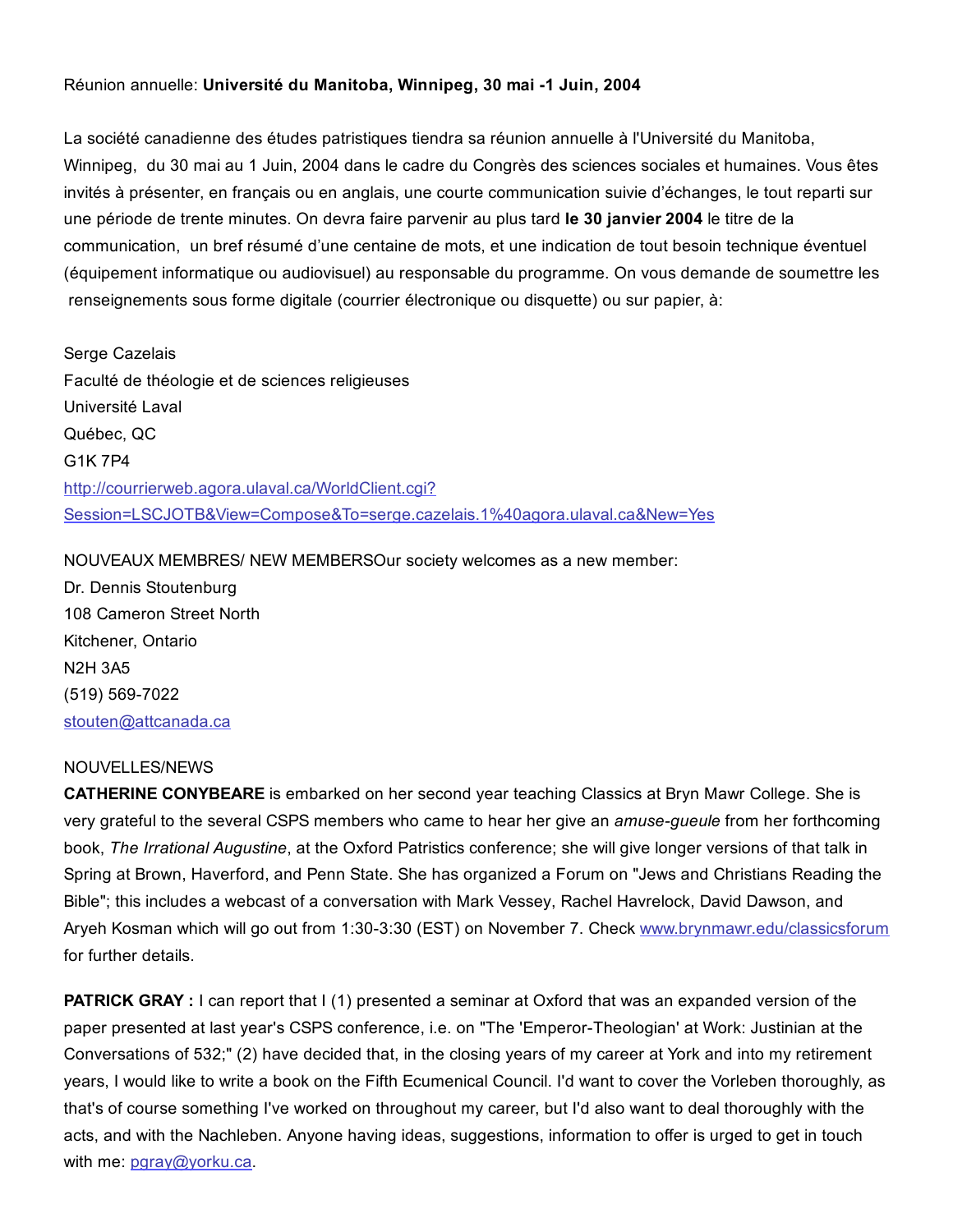GRECA: Several student members of Laval's Groupe de rechereche sur le christianisme ancien presented papers at the Gospel of Thomas Colloquium held in May: Serge Cazelais, "L'âme et ses amants dans le traité l'Exégèse de l'âme (NH II,6) et dans le traité Ennéades VI,9 de Plotin"; Tuomus Rasimus, "The Serpent in Gnostic Sources"; Michael Kaler, "A Look at Valentinian Propaganda Techniques"; Steve Johnston, "La correspondance apocryphe entre Paul et les Corinthiens et les textes de Nag Hammadi: hérésiologie et problèmes reliés à l'identification des adversaires"; Tim Pettipiece, "The Nature of 'True Worship': Anti-Jewish and Anti-Gentile Polemic in Heracleon (Fragments 20-22)"; Jennifer Wees, "Clairvoyance in the Career of Shenoute of Atripe". More detailed information about this interesting colloquium can be found at: [www.ftsr.ulaval.ca/bcnh](http://web.archive.org/web/20150201000053/http://www.ftsr.ulaval.ca/bcnh).

MICHAEL KALER is finishing up his work on the commentary to the Apocalypse of Paul, beginning to examine the extant evidence of Valentinian social life and interaction with other Christians, and is frankly starting to wonder if this whole 'Valentinianism' idea isn't just a conspiracy theory dreamed up by some of the more paranoid Church fathers...

ROBERT KENNEDY : An item already announced before publication, now published: Kim Paffenroth and Robert P. Kennedy, eds., A Reader's Companion to Augustine's Confessions (Louisville, KY: Westminster John Knox, 2003).

CHARLES KANNENGIESSER: The 14th International Conference on Patristic Studies, organized by the Faculty of Theology in the University of Oxford, August 1823, was once more an enormous gathering with hundred of communications, workshops, lectures and seminar papers. Among its ten Directors, the Rev. Dr. Rowan Williams, Archbishop of Canterbury was the most noted. Noted also was the absence of most scholars from Italy and Germany, due the fact, that around mid-August European academics use to enjoy their summer holidays, but also to the high cost of registration and accommodation in Oxford. The next conference is announced for August 13-17, 2007. My participation in a German Workshop on the chronology of Athanasian writings gave me the opportunity for a pleasant retractatio concerning the authenticity of the third "Discourse against the Arians". I also enjoyed a formal presentation by the publisher, Brill, of my two-volume Handbook of Patristic Exegesis to be on the market before the end of this year.

MONA LAFOSSE would like to announce that she and her husband are expecting their first child in March of 2004...

LOUIS PAINCHAUD: J'ai prononcé trois conférences intitulées "Os textos de Nag Hammadi" à la Univesidade Metodista de São Paulo le mardi 28 octobre, à l'Université Mackenzie de São Paulo le 30 novembre et à la Universidade de Brasilia le 5 novembre. J'ai également dirigé deux séminaires gradués sur les textes de Nag Hammadi à la Univesidade Metodista de São Paulo à l'inivitation du pofesseur Paulo Nogueira. Je prononcerai la semaine prochaine à Belo

Horizonte une conférence intitulée "Regrards brésiliens et canadiens sur les textes de Nag Hammadi" le mercredi 12 novembre à Belo Horizonte dans le cadre de la réunion annuelle de l'Association brésilienne d'études canadiennes. Autrement, je voudrais mentionner la publication cet automne du 30e volume de la BCNH, Pierre Létourneau, Le Dialogue du Sauveur, BCNH, section "Textes", 30, Québec-Louvain, PUL-Peeters, 2003, et aussi la publication d'un article : Louis Painchaud, Michael Kaler et Jennifer Wees, "Early Christianity, Gnosticism and Manichaeism at Université Laval" in SR.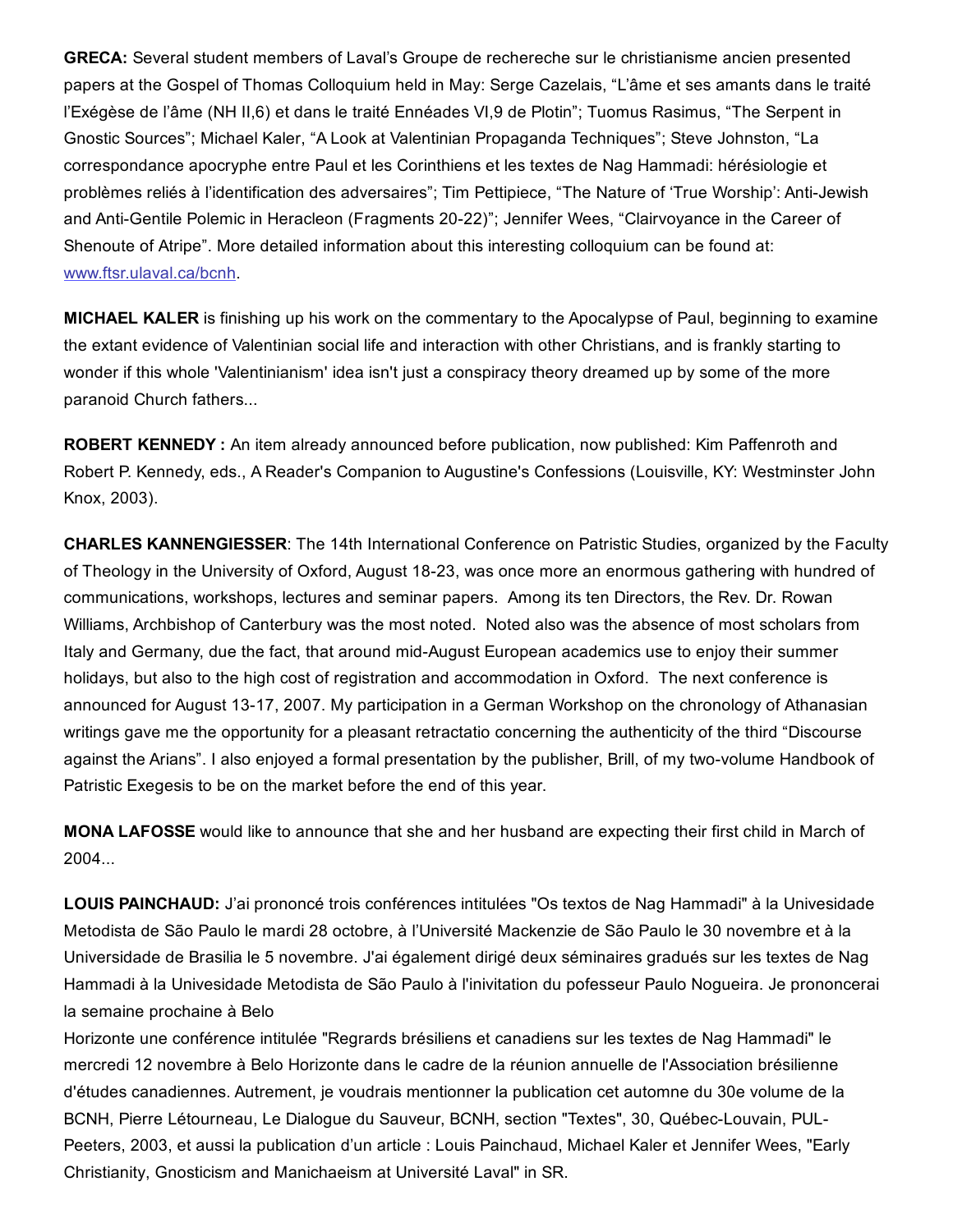TIM PETTIPECE: I will be presenting a paper "Sicut rex...: Competing Ideas of Kingship in the Anti-Manichaean Acta Archelai" to the Manichaean Studies Seminar at this year's SBL congress in Atlanta. I also have three papers forthcoming: 1) "The Nature of True Worship: Anti-Jewish and Anti-Gentile Polemic in the Fragments of Heracleon" for *acta* of Gospel of Thomas colloquium held at Laval in the spring; 2) "Rhetorica manichaica: A Rhetorical Analysis of *Kephalaion* 38, 'On the Light-Mind, the Apostles, and the Saints" for *Mélanges à Wolf-Peter Funk* (forthcoming); 3) "A Church to Surpass All Churches: Manichaeism as a Test Case for the Theory of Reception" for an upcoming special edition of LTP.

LUCIAN TURCESCU's book entitled St. Gregory of Nyssa and the Concept of Divine Persons has been accepted for publication by Oxford University Press. It will come out at the end of 2004.

ANDRIUS VALEVICIUS: The Institut Sources Chrétiennes Amérique Inc. will be able to offer a bursury of \$500.00 to any student working on a patristic related project. Applications must reach me by December 19, 2003. Just a letter of request and intent is enough. There are no big formulaires to fill out and I don't need a detailed CV. Direct inquiries to: [andrius.valevicius@USherbrooke.ca.](mailto:andrius.valevicius@USherbrooke.ca)

PRIX D'ESSAI/ESSAY PRIZE

## PRIX D'ESSAI

Nous invitons les professeurs à nous soumettre des essais d'étudiants sur le christianisme ancien du IIe au VIe siècle. Sont éligibles les essais de vos étudiants de premier cycle ou des cycles supérieures qui ont été réalisés au cours de l'année civile 2003.

Prix: Le gagnant ou la gagnante recevra le statu de membre étudiant de l'association pour un an. De plus, il remportera, à son choix, un des deux prix suivants : un chèque de 100 dollars ou un remboursement d'une partie de ses frais (jusqu'à concurrence de 200 dollars) de son voyage au Colloque Annuel de l'Association pendant la réunion des Sociétés Savantes à l'Université du Manitoba, Winnipeg, du 30 mai au 1 Juin, 2004, afin d'y présenter son essai.

Date limite: le 30 janvier 2004

Le gagnant/la gagnante sera contacté/e le 19 mars 2004 ou avant cette date.

Veuillez adresser les textes à:

Serge Cazelais Faculté de théologie et de sciences religieuses Université Laval Québec, QC G1K 7P4 http://courrierweb.agora.ulaval.ca/WorldClient.cgi? [Session=LSCJOTB&View=Compose&To=serge.cazelais.1%40agora.ulaval.ca&New=Yes](http://web.archive.org/web/20150201000053/http://courrierweb.agora.ulaval.ca/WorldClient.cgi?Session=LSCJOTB&View=Compose&To=serge.cazelais.1%40agora.ulaval.ca&New=Yes)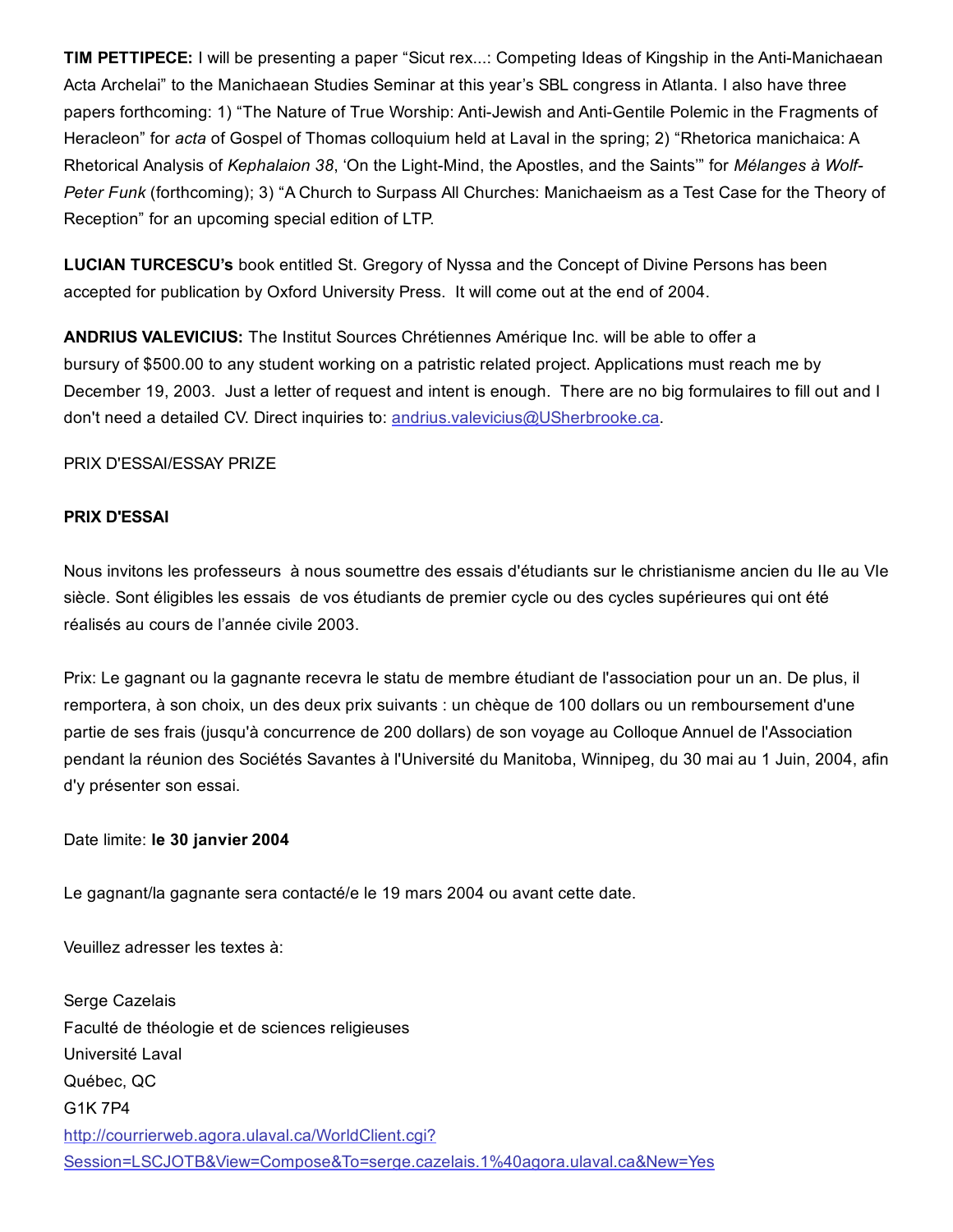Veuillez indiquer le nom, l'adresse, et le numéro de téléphone de l'étudiant.

## ESSAY PRIZE

Faculty are invited to recommend student essays which deal with early Christianity (100-600) for this prize. To be eligible, essays should have been submitted in the course of the calendar year 2003. Both graduate and undergraduate essays will be considered.

Award: The winning essayist will receive one year of membership in the Society, as well as the choice between a cheque for 100 dollars or the assurance of receiving the costs (up to a limit of 200 dollars) of his or her travel to the Annual Conference of the Society during the meetings of the Learned Societies at the University of Manitoba, Winnipeg, 2004, May 30 - June 1, 2004, for the purpose of presenting the winning essay.

Deadline: January 30, 2004

Notification: The winner will be notified on or before March 19, 2004.

Please address submissions to:

Serge Cazelais Faculté de théologie et de sciences religieuses Université Laval Québec, QC G1K 7P4 [serge.cazelais.1@agora.ulaval.ca](http://web.archive.org/web/20150201000053/http://courrierweb.agora.ulaval.ca/WorldClient.cgi?Session=LSCJOTB&View=Compose&To=serge.cazelais.1%40agora.ulaval.ca&New=Yes)

Please include the name, address, and telephone number of the student.

BUREAU DE L'ACÉP/ CSPS EXECUTIVE(2003-2004)To contact the Executive officers, please see the Membership Directory / Annuaire des membres: [www2.ccsr.ca/csps.](http://web.archive.org/web/20150201000053/http://www2.ccsr.ca/csps) *Président/President*, Pamela Bright [2002-2004]

*Vice-président/Vice-President, Lucian Turcescu* [2002-2004]

Secrétaire/Secretary, Lorraine Buck [2003-2006]

**Trésorier/Treasurer, Steven Muir [2003-2006]** 

*Président du programme/Programme Chair, Serge Cazelais [2003-2004]* 

*Editeur du Bulletin & Webmaitre/ Bulletin Editor & Webmaster, Tim Pettipiece [2001-2004]* 

*Programme Committee:*